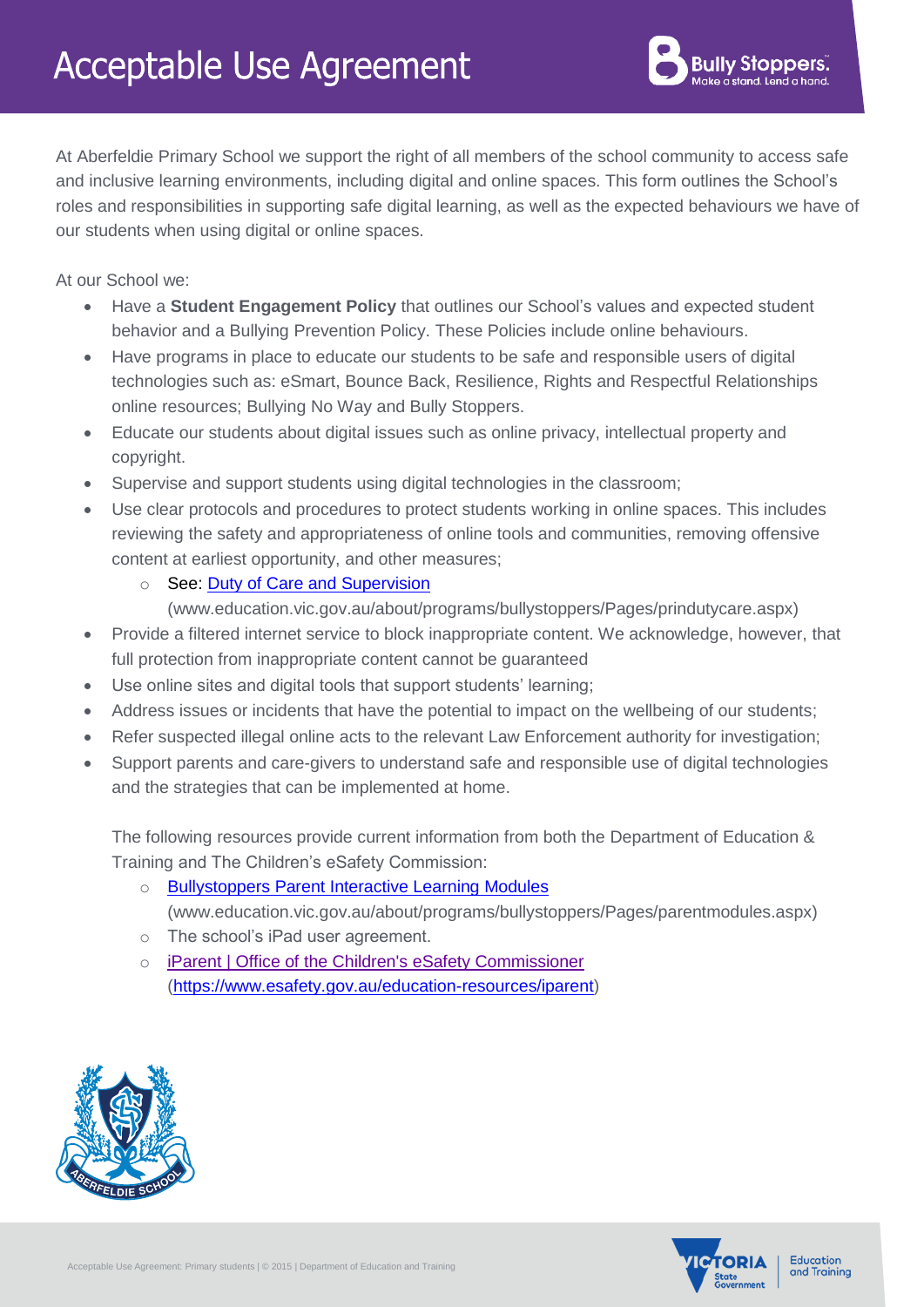## Safe, responsible and behavior

When I use digital technologies, I **communicate respectfully** by:

- always thinking and checking that what I write or post is polite and respectful
- being kind to my friends and classmates and thinking about how the things I do or say online might make them feel (*ask students to reflect on how they would feel*.)
- not sending mean or bullying messages or forwarding them to other people.
- creating and presenting my own work, and if I copy something from online, letting my audience know by sharing the website link to acknowledge the creator.

When I use digital technologies, I **protect personal information** by being aware that my full name, photo, birthday, address and phone number is personal information and is not to be shared online. This means I:

- protect my friends' information in the same way
- protect my passwords and don't share them with anyone except my parent
- only ever join spaces with my parents or teacher's guidance and permission
- never answer questions online that ask for my personal information
- know not to post three or more pieces of identifiable information about myself.

When I use digital technologies, I **respect myself and others** by thinking about what I share online. This means I:

- stop to think about what I post or share online
- use spaces or sites that are appropriate, and if I am not sure I ask a trusted adult for help
- protect my friends' full names, birthdays, school names, addresses and phone numbers because this is their personal information
- speak to a trusted adult if I see something that makes me feel upset or if I need help
- speak to a trusted adult if someone is unkind to me or if I know someone else is upset or scared
- don't deliberately search for something rude or violent
- turn off or close the screen if I see something I don't like and tell a trusted adult
- am careful with the equipment I use.

At school we/I have:

- discussed ways to be a safe, responsible and ethical user of digital technologies.
- presented my ideas around the ways that I can be a smart, safe, responsible and ethical user of digital technologies.

I will use this knowledge at school and everywhere I use digital technologies.